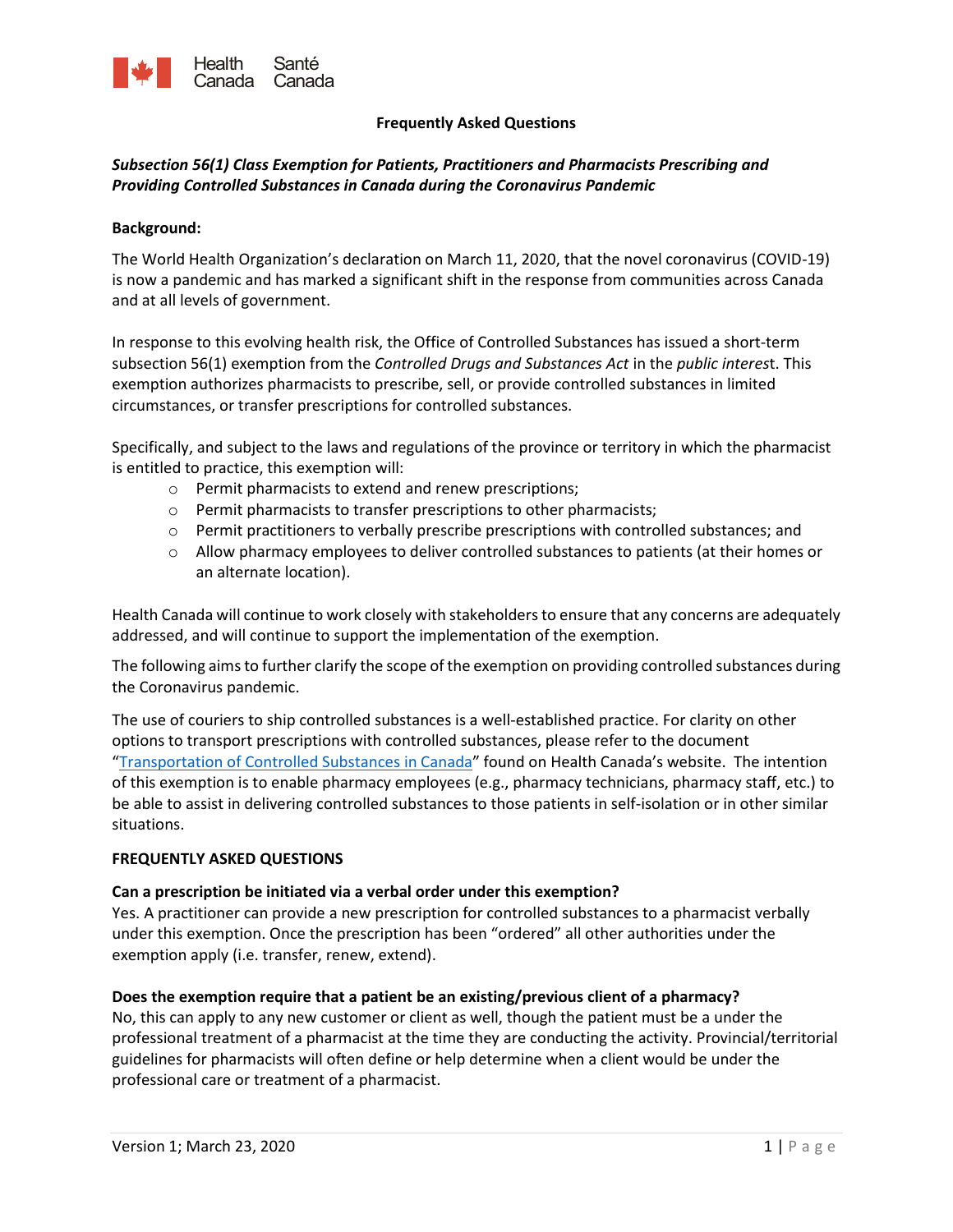

# **Must a pharmacist be authorized to initiate a new prescription (i.e., start a therapeutic treatment regime) to benefit from this exemption?**

**Example is a more to the state of the state of the state of the state of the state of the state of the state of the state of the state of the state of the state of the state of the state of the state of the state of the** The intent of the exemption is for pharmacists to be able to renew, extend, and transfer prescriptions. Under this exemption, a pharmacist must be authorized and entitled under the laws of a province or territory to practice pharmacy. In addition, their scope of practice must include prescribing of drugs in a manner consistent with any applicable provincial or territorial pharmacy legislation and any applicable policies of a provincial or territorial licensing authority. What this means is that in order to benefit from the exemption the pharmacist must be entitled to conduct the activity that they are conducting (i.e. extend, renew, transfer) by their provincial or territorial legislation, regulation and scope of practice.

### **What is meant by the phrase "...must be for the purpose of facilitating continuation of treatment that the patient was already receiving"? Does this phrase mean that the exemption applies only to prescriptions that had been dispensed before the date of this exemption?**

This means that pharmacists can extend, renew or transfer prescriptions that have been initiated by a practitioner before or after the date of this exemption subject to the terms and conditions of the exemption. Pharmacists cannot initiate new treatments or drugs.

# **The exemption requires a note from the pharmacist if a prescription is being delivered, which sets out the name of the drug in the package. Can this note be inside the package/bag to respect a patient's privacy?**

Yes, it is not necessary to include details of what is being delivered on the exterior of the packaging. The packaging should include contact information to reach the pharmacist in case there are any questions or issues that arise during the delivery.

# **If a prescription is transferred to another pharmacy, can it be delivered or must it be picked up?**

# Once the prescription is transferred, the medication can be picked up or delivered.

#### **Can prescriptions be transferred to another province?**

Prescriptions transferred under this exemption cannot be transferred to another province.

# **Can I refill a prescription when a patient presents at my pharmacy with a vial/bottle of a narcotic drug that was dispensed by another pharmacy? How could this exemption apply in this case?**

Pursuant to this exemption, pharmacists can only dispense medications when they are in possession of a prescription or written order. If a prescription at another pharmacy exists, it could be transferred, or the pharmacist could contact the prescribing physician to obtain a verbal prescription, if appropriate. It is also important that pharmacists continue to rely on any policies and/or guidelines established by the provincial or territorial government and by any relevant provincial or territorial licensing authorities.

# **Can I refill a prescription if a client of my pharmacy asks that I do so and the drug is a narcotic drug and there is no prescription on file for this patient? How could this exemption apply in this case?**  As above, there must be an existing prescription or written order in order for the pharmacist to dispense, extend or renew a prescription. The patient would have to have the medication prescribed to them by a practitioner, including via verbal prescription pursuant to this exemption.

# **Is Health Canada going to monitor/inspect against compliance with this exemption?**

At this time, Health Canada's inspection programs are conducting only critical inspections during the pandemic. When the regular pharmacy inspection program resumes, Health Canada inspectors may